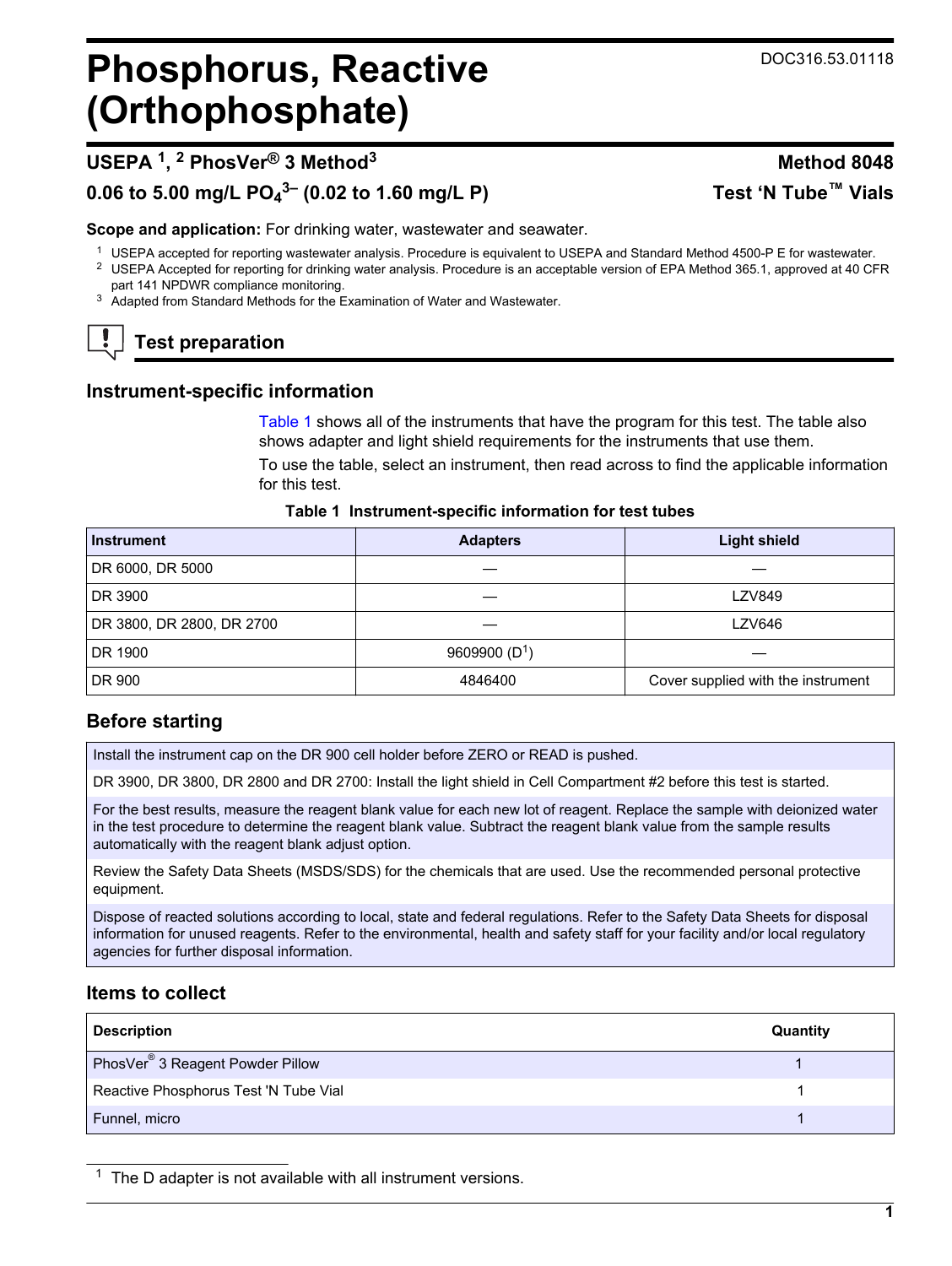#### **Items to collect (continued)**

| <b>Description</b>                                                                                                                              | Quantity |
|-------------------------------------------------------------------------------------------------------------------------------------------------|----------|
| Light shield or adapter (For information about sample cells, adapters or light shields, refer to<br>Instrument-specific information on page 1.) |          |
| Pipet, TenSette <sup>®</sup> , 1.0- to 10.0-mL, with pipet tips                                                                                 |          |
| Test tube rack                                                                                                                                  |          |

Refer to [Consumables and replacement items](#page-3-0) on page 4 for order information.

#### **Sample collection and storage**

- Collect samples in clean glass or plastic bottles that have been cleaned with 6 N (1:1) hydrochloric acid and rinsed with deionized water.
- Do not use a detergent that contains phosphate to clean the sample bottles. The phosphate in the detergent will contaminate the sample.
- Analyze the samples as soon as possible for best results.
- If immediate analysis is not possible, immediately filter and keep the samples at or below 6 °C (43 °F) for a maximum of 48 hours.
- Let the sample temperature increase to room temperature before analysis.

#### **Test 'N Tube procedure**







- **1.** Start program **535 P React. PV TNT**. For information about sample cells, adapters or light shields, refer to [Instrument](#page-0-0)[specific information](#page-0-0) on page 1.
- **2.** Add 5.0 mL of sample to a Reactive Phosphorus Test 'N Tube Vial.
- **3.** Put the cap on the vial. Invert to mix.
- **4.** Clean the vial.



**5.** Insert the vial into the 16-mm cell holder.



**6.** Push **ZERO**. The display shows 0.00 mg/L  $PO<sub>4</sub>$ <sup>3-</sup>.



**7.** Add the contents of one PhosVer 3 Phosphate Powder Pillow.



**8.** Put the cap on the vial. Shake for at least 20 seconds. The powder will not dissolve completely.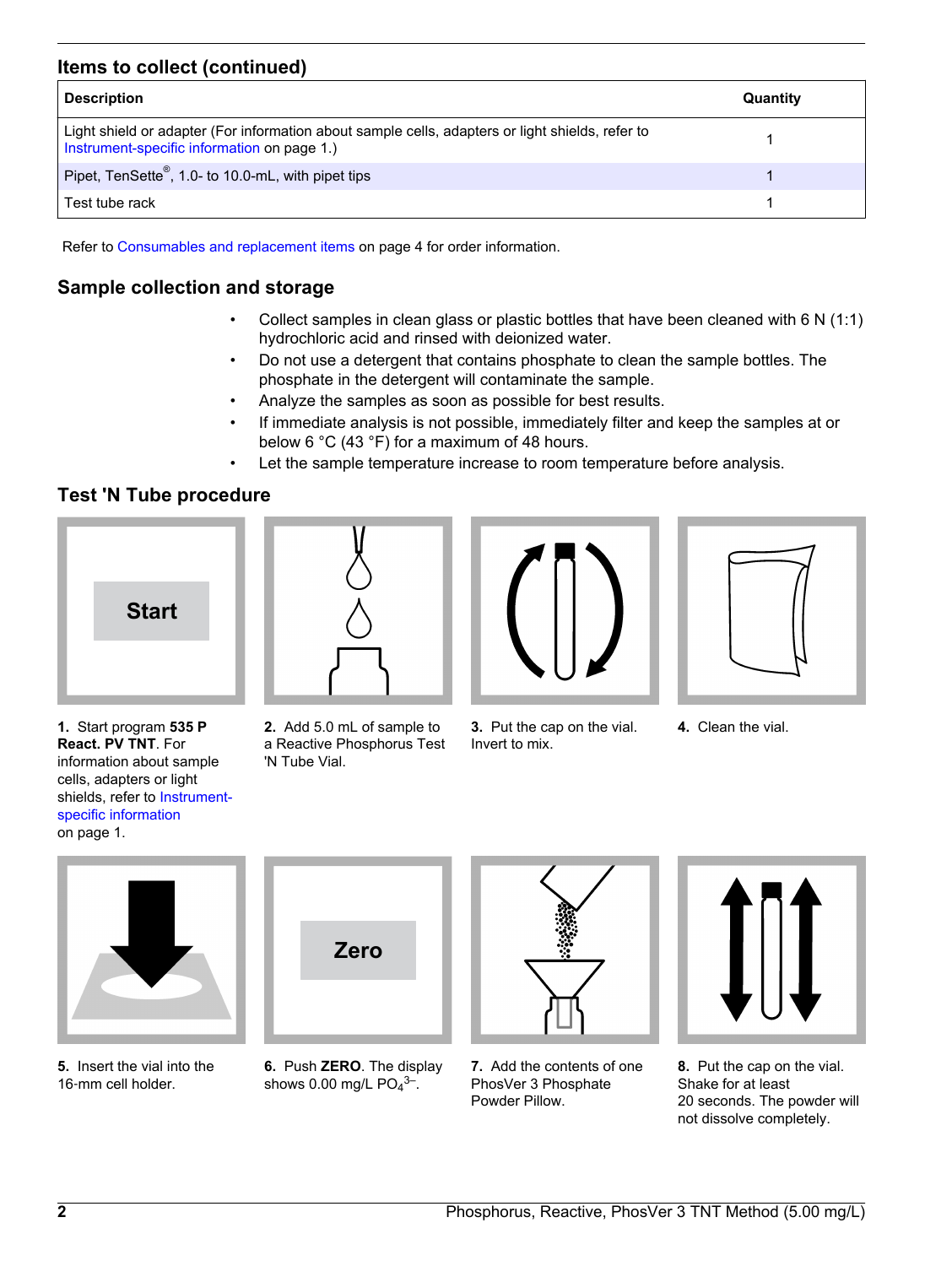

**9.** Start the instrument timer. A 2‑minute reaction time starts.

Measure the sample between two and eight minutes after adding the PhosVer 3 reagent.



**10.** When the timer expires, clean the vial.



**11.** Insert the vial into the 16-mm cell holder.



**12.** Push **READ**. Results show in mg/L  $PO<sub>4</sub><sup>3–</sup>$ .

#### **Interferences**

| <b>Interfering substance</b>                    | Interference level                                                                                                                                                                                                                                                                                           |
|-------------------------------------------------|--------------------------------------------------------------------------------------------------------------------------------------------------------------------------------------------------------------------------------------------------------------------------------------------------------------|
| Aluminum                                        | More than 200 mg/L                                                                                                                                                                                                                                                                                           |
| Arsenate                                        | Interferes at any level                                                                                                                                                                                                                                                                                      |
| Chromium                                        | More than 100 mg/L                                                                                                                                                                                                                                                                                           |
| Copper                                          | More than 10 mg/L                                                                                                                                                                                                                                                                                            |
| Sulfide                                         | More than 6 mg/L. Remove sulfide interference as follows:                                                                                                                                                                                                                                                    |
|                                                 | 1.<br>Measure 25 mL of sample into a 50-mL beaker.<br>Swirl continuously and add bromine water by drops until a permanent yellow color is seen.<br>2.<br>Swirl continuously and add phenol solution by drops only until the yellow color is removed.<br>3.<br>Use this treated sample in the test procedure. |
| Iron                                            | More than 100 mg/L                                                                                                                                                                                                                                                                                           |
| <b>Nickel</b>                                   | More than 300 mg/L                                                                                                                                                                                                                                                                                           |
| Highly buffered samples or<br>extreme sample pH | Can prevent the correct pH adjustment (of the sample) by the reagents. Sample pretreatment<br>may be necessary.                                                                                                                                                                                              |
| Silica                                          | More than 50 mg/L                                                                                                                                                                                                                                                                                            |
| Silicate                                        | More than 10 mg/L                                                                                                                                                                                                                                                                                            |
| Turbidity or color                              | Samples with a high amount of turbidity can give inconsistent results. The acid in the reagents<br>can dissolve some of the suspended particles and variable desorption of orthophosphate from<br>the particles can occur.                                                                                   |
| Zinc                                            | More than 80 mg/L                                                                                                                                                                                                                                                                                            |

#### **Accuracy check**

#### **Standard additions method (sample spike)**

Use the standard additions method (for applicable instruments) to validate the test procedure, reagents and instrument and to find if there is an interference in the sample. Items to collect:

- Phosphate 2-mL Ampule Standard, 50-mg/L as  $PO_4^{3-}$
- Ampule breaker
- Pipet, TenSette®, 0.1–1.0 mL and tips
- Mixing cylinders, 25-mL (3)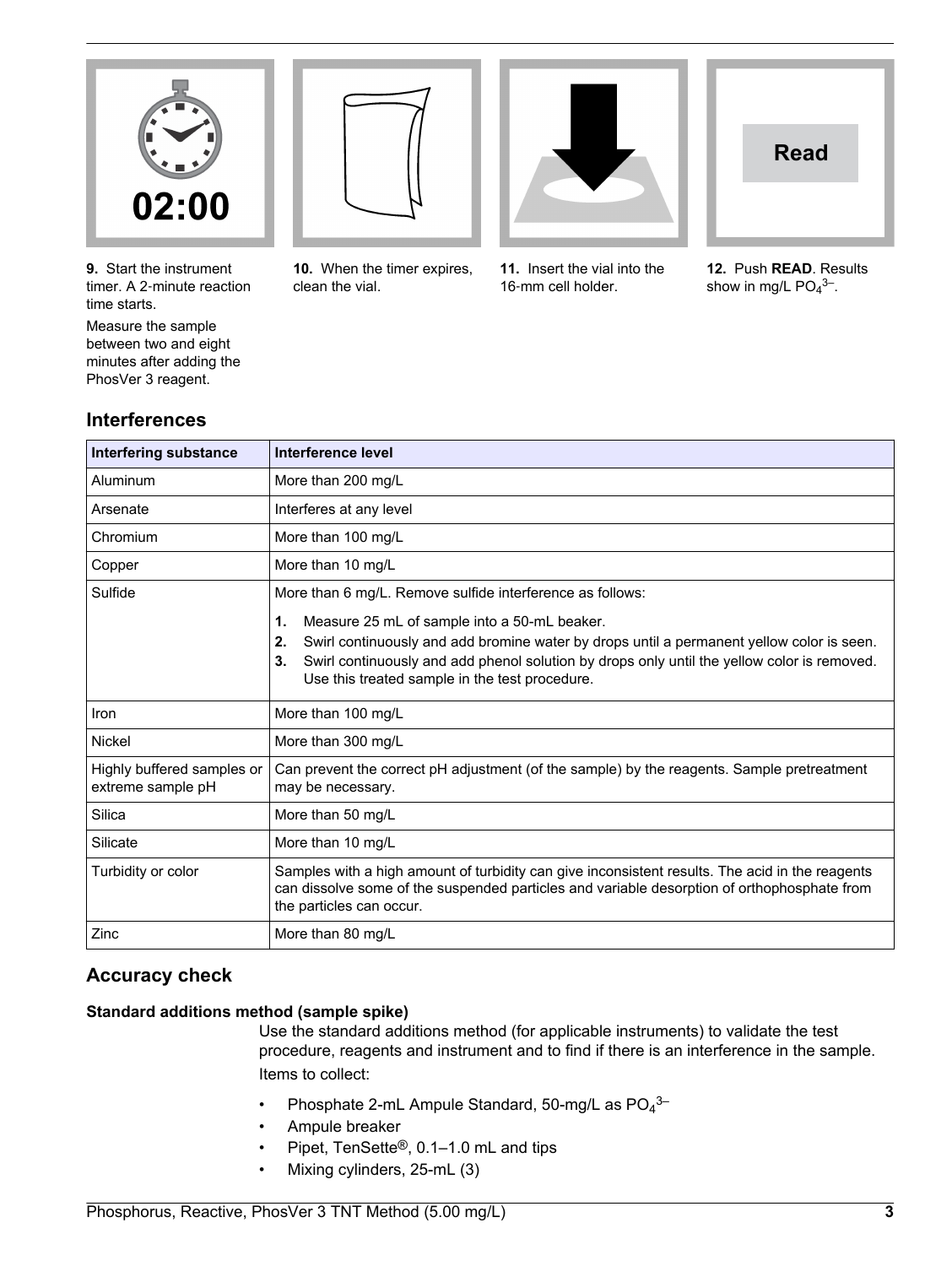- <span id="page-3-0"></span>**1.** Use the test procedure to measure the concentration of the sample, then keep the (unspiked) sample in the instrument.
- **2.** Go to the Standard Additions option in the instrument menu.
- **3.** Select the values for standard concentration, sample volume and spike volumes.
- **4.** Open the standard solution.
- **5.** Prepare three spiked samples: use the TenSette pipet to add 0.1 mL, 0.2 mL and 0.3 mL of the standard solution, respectively, to three 25-mL portions of fresh sample. Mix well.
- **6.** Use the test procedure to measure the concentration of each of the spiked samples. Start with the smallest sample spike. Measure each of the spiked samples in the instrument.
- **7.** Select **Graph** to compare the expected results to the actual results.

*Note: If the actual results are significantly different from the expected results, make sure that the sample volumes and sample spikes are measured accurately. The sample volumes and sample spikes that are used should agree with the selections in the standard additions menu. If the results are not within acceptable limits, the sample may contain an interference.*

#### **Standard solution method**

Use the standard solution method to validate the test procedure, the reagents and the instrument.

Items to collect:

- 3.0-mg/L phosphate standard solution
- **1.** Use the test procedure to measure the concentration of the standard solution.
- **2.** Compare the expected result to the actual result.

*Note: The factory calibration can be adjusted slightly with the standard adjust option so that the instrument shows the expected value of the standard solution. The adjusted calibration is then used for all test results. This adjustment can increase the test accuracy when there are small variations in the reagents or instruments.*

#### **Method performance**

The method performance data that follows was derived from laboratory tests that were measured on a spectrophotometer during ideal test conditions. Users can get different results under different test conditions.

| Program | <b>Standard</b>               | Precision (95% confidence interval) | <b>Sensitivity</b><br>Concentration change per 0.010 Abs change |
|---------|-------------------------------|-------------------------------------|-----------------------------------------------------------------|
| 535     | 3.00 mg/L $PO4$ <sup>3-</sup> | 2.94-3.06 mg/L $PO4$ <sup>3-</sup>  | 0.06 mg/L $PO_4^{3-}$                                           |

#### **Summary of method**

Orthophosphate reacts with molybdate in an acid medium to produce a mixed phosphate/molybdate complex. Ascorbic acid then reduces the complex, giving an intense molybdenum blue color. The measurement wavelength is 880 nm (DR 1900: 710 nm) for spectrophotometers or 610 nm for colorimeters.

#### **Consumables and replacement items**

#### **Required reagents**

| <b>Description</b>                                                       | <b>Quantity/test</b> | Unit         | Item no. |
|--------------------------------------------------------------------------|----------------------|--------------|----------|
| Reactive Phosphorus Test 'N Tube Reagent Set                             |                      | 50 tests     | 2742545  |
| Includes:                                                                |                      |              |          |
| PhosVer 3 Phosphate Reagent Powder Pillow, 10 mL                         |                      | 50/pkg       | 2106046  |
| Reactive Phosphorus Test 'N Tube Dilution Vials (not sold<br>separately) |                      | $50$ /p $ka$ |          |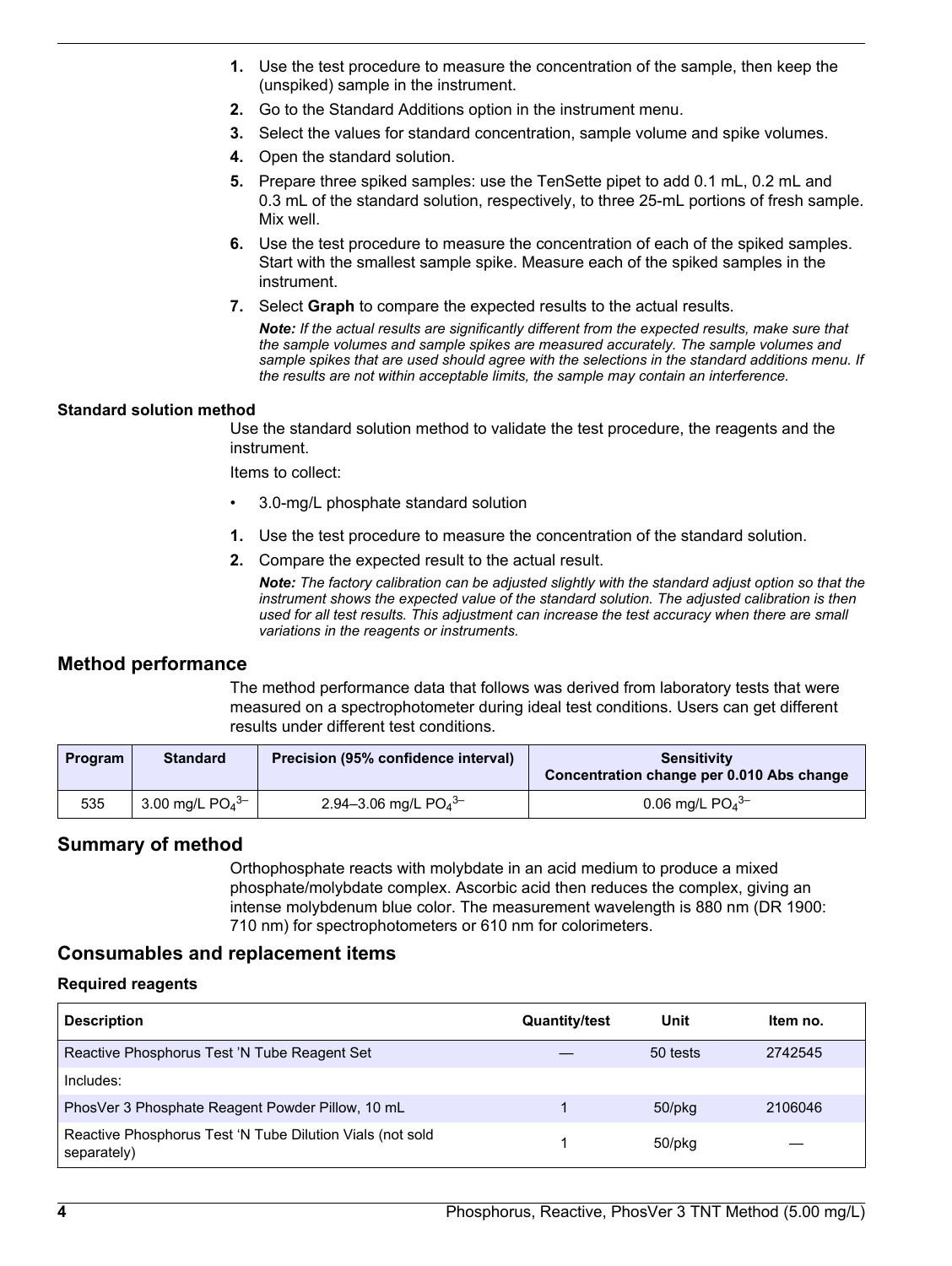#### **Required apparatus**

| <b>Description</b>                          | <b>Quantity/test</b> | Unit   | Item no. |
|---------------------------------------------|----------------------|--------|----------|
| Funnel, micro, poly                         |                      | each   | 2584335  |
| Pipet, TenSette, 1.0-10.0 mL                |                      | each   | 1970010  |
| Pipet tips, for TenSette Pipet, 1.0–10.0 mL | varies               | 50/pkg | 2199796  |
| Test tube rack                              |                      | each   | 1864100  |

#### **Recommended standards and apparatus**

| <b>Description</b>                                                                                                                                         | Unit             | Item no. |
|------------------------------------------------------------------------------------------------------------------------------------------------------------|------------------|----------|
| Phosphate Standard Solution, PourRite Ampule, 50-mg/L as $PO_4^{3-}$ , 2 mL                                                                                | $20$ /pkq        | 17120H   |
| Phosphate Standard Solution, 50 mg/L as $PO_4^{3-}$                                                                                                        | 500 mL           | 17149    |
| Phosphate Standard Solution, 1 mg/L as $PO4^{3-}$                                                                                                          | $500 \text{ ml}$ | 256949   |
| Phosphate Standard Solution, 3-mg/L as $PO4$ <sup>3-</sup>                                                                                                 | 946 ml           | 2059716  |
| Drinking Water Standard, Mixed Parameter, Inorganic for F <sup>-</sup> , NO <sub>3</sub> -N, PO <sub>4</sub> <sup>3-</sup> , SO <sub>4</sub> <sup>2-</sup> | 500 mL           | 2833049  |
| Wastewater Effluent Standard Solution, Mixed Parameter, for NH <sub>3</sub> -N, NO <sub>3</sub> -N, PO <sub>4</sub> <sup>3-</sup> ,<br>COD, $SO42-$ , TOC  | 500 ml           | 2833249  |
| Ampule Breaker, 2-mL PourRite Ampules                                                                                                                      | each             | 2484600  |

#### **Optional reagents and apparatus**

| <b>Description</b>                                           | Unit         | Item no. |
|--------------------------------------------------------------|--------------|----------|
| Bromine Water, 30-g/L                                        | 29 mL        | 221120   |
| Hydrochloric Acid Solution, 6.0 N (1:1)                      | 500 mL       | 88449    |
| Phenol Solution, 30-g/L                                      | 29 mL        | 211220   |
| Pipet, TenSette, 0.1-1.0 mL                                  | each         | 1970001  |
| Pipet tips for TenSette Pipet, 0.1-1.0 mL                    | $50$ /p $kg$ | 2185696  |
| Pipet tips for TenSette Pipet, 0.1–1.0 mL                    | 1000/pkg     | 2185628  |
| Filter paper, folded, 3-5-micron, 12.5-cm                    | $100$ /pkg   | 69257    |
| Funnel, poly, 65 mm                                          | each         | 108367   |
| Thermometer, non-mercury, -10 to +225 °C                     | each         | 2635700  |
| Bottle, sampling, with cap, low density polyethylene, 250 mL | $12$ /pkg    | 2087076  |
| Beaker, 50 mL                                                | each         | 50041H   |

#### **Optional standards**

| <b>Description</b>                                                     | Unit             | Item no. |
|------------------------------------------------------------------------|------------------|----------|
| Ampule Breaker, 10-mL Voluette Ampules                                 | each             | 2196800  |
| Phosphate Standard Solution, 10-mg/L as $PO_4^{3-}$                    | 946 ml           | 1420416  |
| Phosphate Standard Solution, 15-mg/L as $PO_4^{3-}$                    | $100 \text{ mL}$ | 1424342  |
| Phosphate Standard Solution, 50-mg/L, 10-mL Voluette Ampules           | 16/pkg           | 17110    |
| Phosphate Standard Solution, 100-mg/L as PO <sub>4</sub>               | $100 \text{ ml}$ | 1436832  |
| Phosphate Standard Solution, 10-mL ampule, 500 mg/L as PO <sub>4</sub> | 16/pkg           | 1424210  |
| Phosphate Standard Solution, 500-mg/L as PO <sub>4</sub>               | $100 \text{ mL}$ | 1424232  |